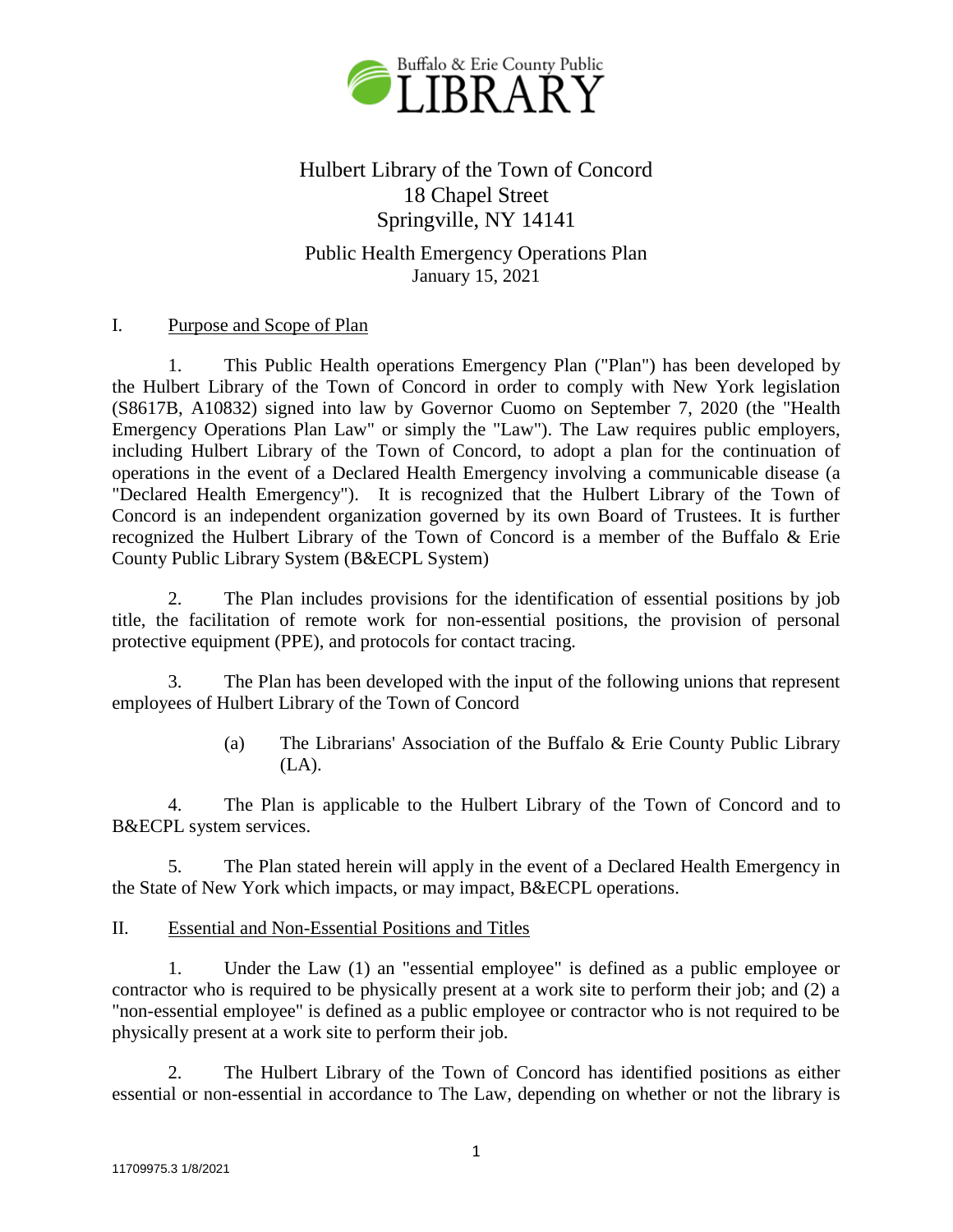open to the public for in-house services during a Declared Health Emergency. The essential and non-essential positions by location are listed in Attachment 1.

# III. Telecommuting Protocols

Hulbert Library of the Town of Concord will attempt to implement the following protocols in order to enable non-essential employees and contractors to telecommute:

1. Positions requiring remote VPN access will be designated on the Essential/Non-Essential designation list (Attachment 1).

2. Hulbert Library of the Town of Concord, in cooperation with the B&ECPL System will use its reasonable best efforts to provide appropriate equipment, software and/or internet access to employees with non-essential designations who require remote VPN access, as determined by Hulbert Library of the Town of Concord Director with approval from B&ECPL System Administration. Employees designated as essential and those non-essential employees who do not require VPN access (and do not have access to a home computer), who require specialized software or internet access may request such by contacting their respective Department Head or Administrator. The determination whether or not to provide requested equipment, software and/or internet access will be made by B&ECPL Administration in their sole discretion.

IV. Scheduling of Essential Employees

A. In the event of a Declared Health Emergency:

1. The Hulbert Library of the Town of Concord will abide by all Federal, State and Local laws pertaining to the Declared Health Emergency in the State of New York which impacts, or may impact, B&ECPL operations.

2. In addition, the Hulbert Library of the Town of Concord will abide by all contractual obligations regarding notification of schedule changes, as required by applicable laws.

3. The Hulbert Library of the Town of Concord may stagger the work shifts of some essential employees and contractors to reduce overcrowding at worksites and on public transportation systems. The following positions or job titles may have scheduled work shifts altered accordingly. Employees shall be provided with their typical or contracted minimum work hours:

- (a) Librarian I/Library Director
- (b) Senior Library Clerk PT
- (c) Clerk-Typist PT
- (d) Senior Page PT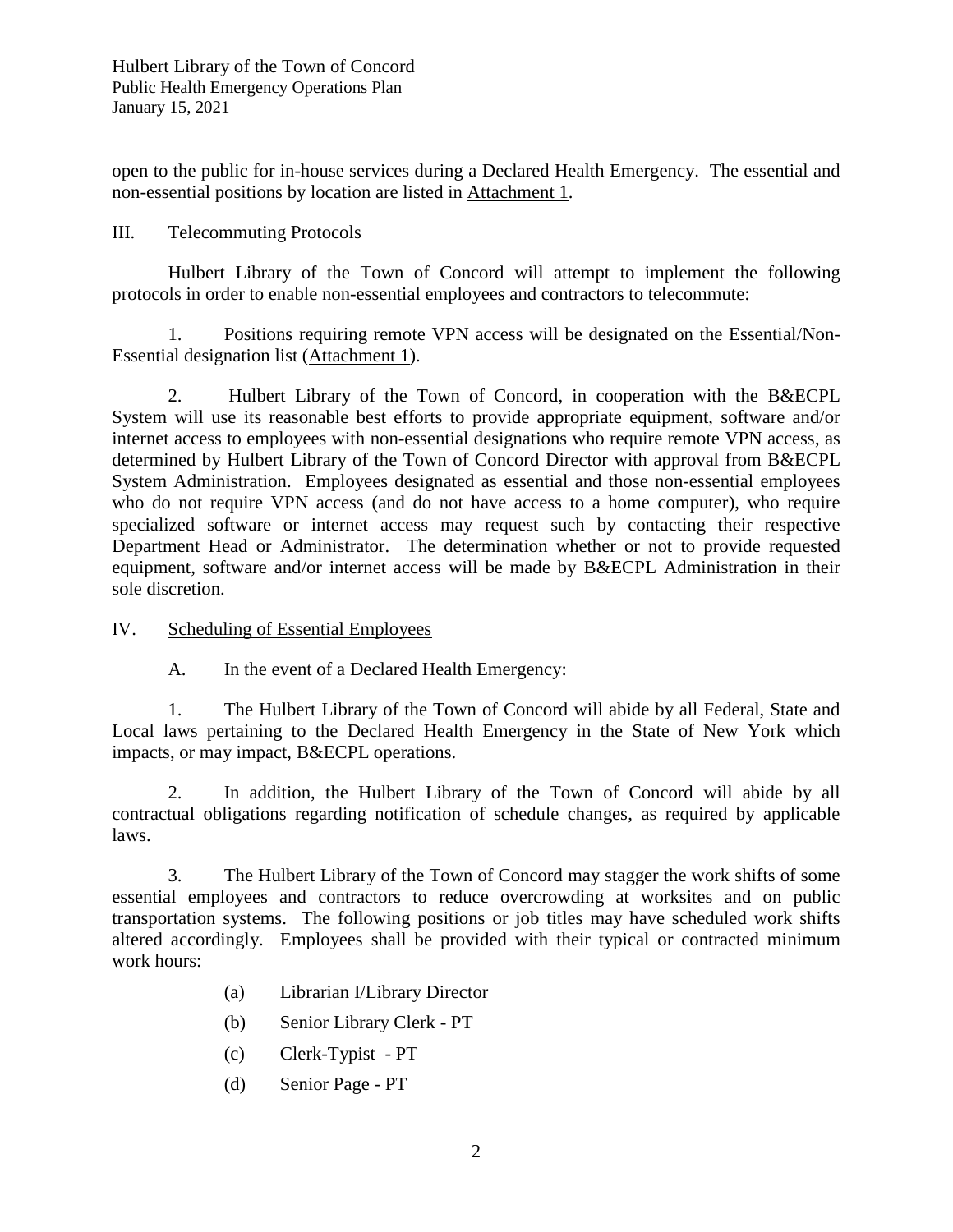- (e) Page PT
- (f) Page PT
- (g) Cleaner PT
- (h) Caretaker PT

## B. Families First Coronavirus Response Act Requirements

1. While the Families First Coronavirus Response Act is in effect, Hulbert Library of the Town of Concord will comply with its requirements, which includes the following:

(a) Employees will not be charged with leave time for coronavirus testing.

(b) Employees will be provided with up to two weeks (80 hours) of paid sick leave at the employee's regular rate of pay for a period which the employee is unable to work due to quarantine (in accordance with federal, state, or local orders or advice of a healthcare provider), and/or experiencing symptoms and seeking medical diagnosis.

(c) Hulbert Library of the Town of Concord will provide up to two weeks (80 hours) of paid sick leave at two-thirds the employee's regular rate of pay if the employee is unable to work because of a bona fide need to care for an individual subject to quarantine (pursuant to federal, state, or local orders or advice of a healthcare provider), or to care for a child (under 18 years of age) whose school or child care provider is closed or unavailable for reasons related to the Declared Health Emergency, and/or the employee is experiencing a substantially similar condition as specified by the CDC/public health officials. This provision may be modified if an employee is able to effectively work remotely and the need exists for them to do so.

(d) Hulbert Library of the Town of Concord will provide up to an additional 10 weeks of paid expanded family and medical leave at two-thirds of the employee's regular rate of pay where an employee, who has been employed for at least 30 calendar days by name of public employer, is unable to work due to a bona fide need for leave to care for a child whose school or child care provider is closed or unavailable for reasons related to the Declared Health Emergency. This provision may be modified if an employee is able to effectively work remotely and the need exists for them to do so.

2. Contractors, either independent or affiliated with a staffing agency or other contracted firm, are not classified as employees of Hulbert Library of the Town of Concord and as such are not provided with paid leave time, unless required by law.

## C. Other Protocols

During a Declared Health Emergency, the Hulbert Library of the Town of Concord will observe some or all of the following additional protocols in order to reduce overcrowding of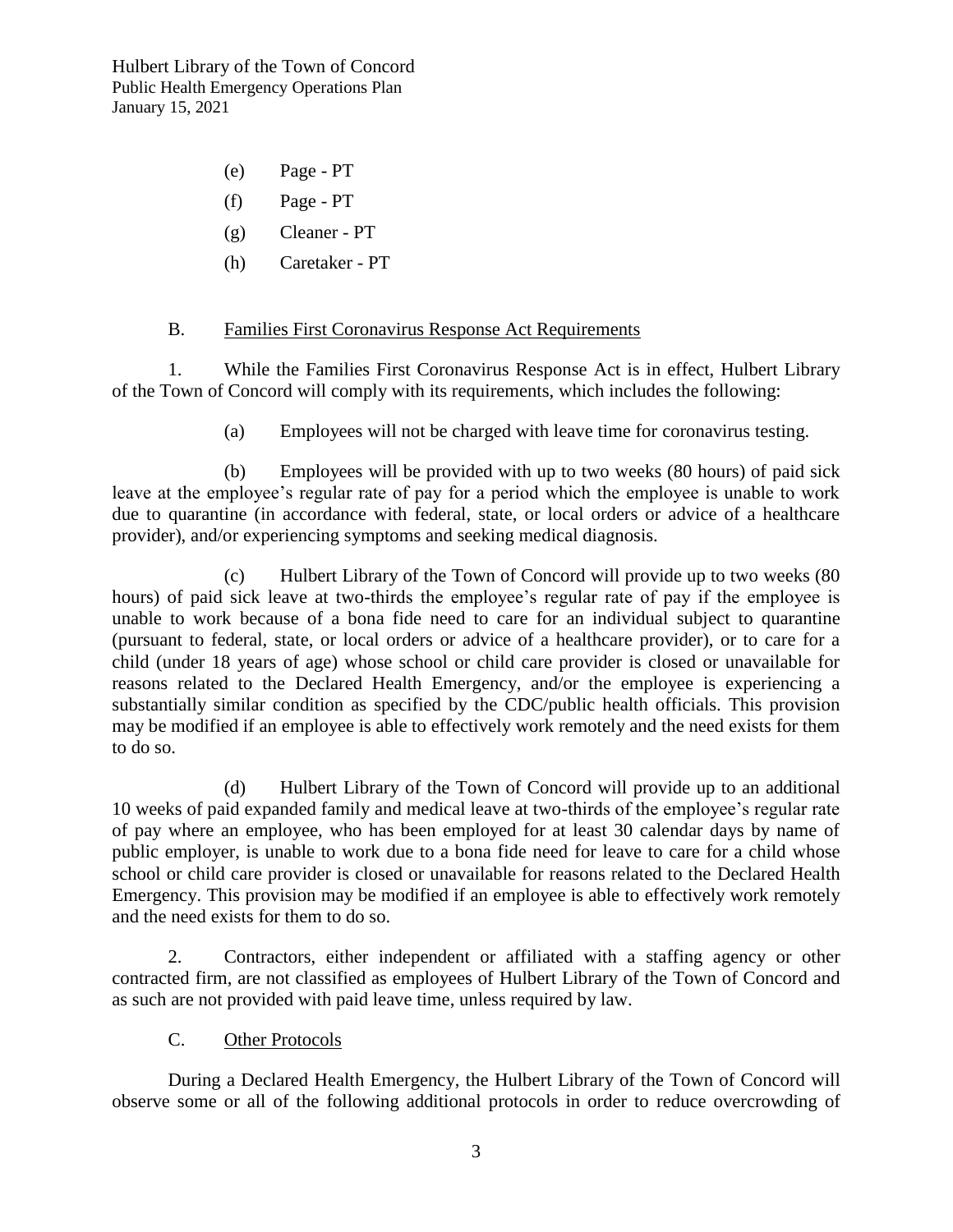essential employees at Hulbert Library of the Town of Concord worksites and on public transportation systems:

# 1. Social Distancing.

(a) Hulbert Library of the Town of Concord will mandate 6 feet (6') distance (or another minimum distance that B&ECPL Administrator deems appropriate) between personnel and patrons, unless safety or core functions of the work activities requires a shorter distance.

(b) Social distancing signage will be placed throughout the library, and floors will be marked with increment markers in areas such as the circulation desk and reference desk. One-way traffic flow will be mandated where practicable.

(c) Seating will be spaced so as to encourage social distancing, or seating may be removed if Hulbert Library of the Town of Concord Director and Board deems this appropriate.

(d) Computers will be spaced so as to encourage social distancing, and in computer labs, some or all computers will be made "unavailable for use."

(e) Patrons will not be allowed to socially gather.

(f) Teleconferencing or videoconferencing will be used for meetings to the extent practicable.

(g) In situations that may not allow for 6 feet (or other prescribed minimum distance) of separation, such as in connection with deliveries and pick-ups, Hulbert Library of the Town of Concord will attempt to implement appropriate measures, which may include facial coverings.

## 2. Facial Coverings.

(a) Facial coverings or other appropriate protections mandated or recommended by New York State or another governmental authority may be required if personnel must work more closely together than the prescribed minimum distance. Hulbert Library of the Town of Concord in cooperation with the B&ECPL System will attempt to furnish appropriate facial coverings to all staff and to require that they be worn whenever staff are in public areas or in workrooms and offices when 6 feet (or the prescribed minimum distance) of separation is not available.

(b) Patrons over the age of 2 entering and remaining in the building may be required to wear facial coverings. Signage will be placed at library entrances and throughout the building notifying patrons and visitors of the facial covering requirement.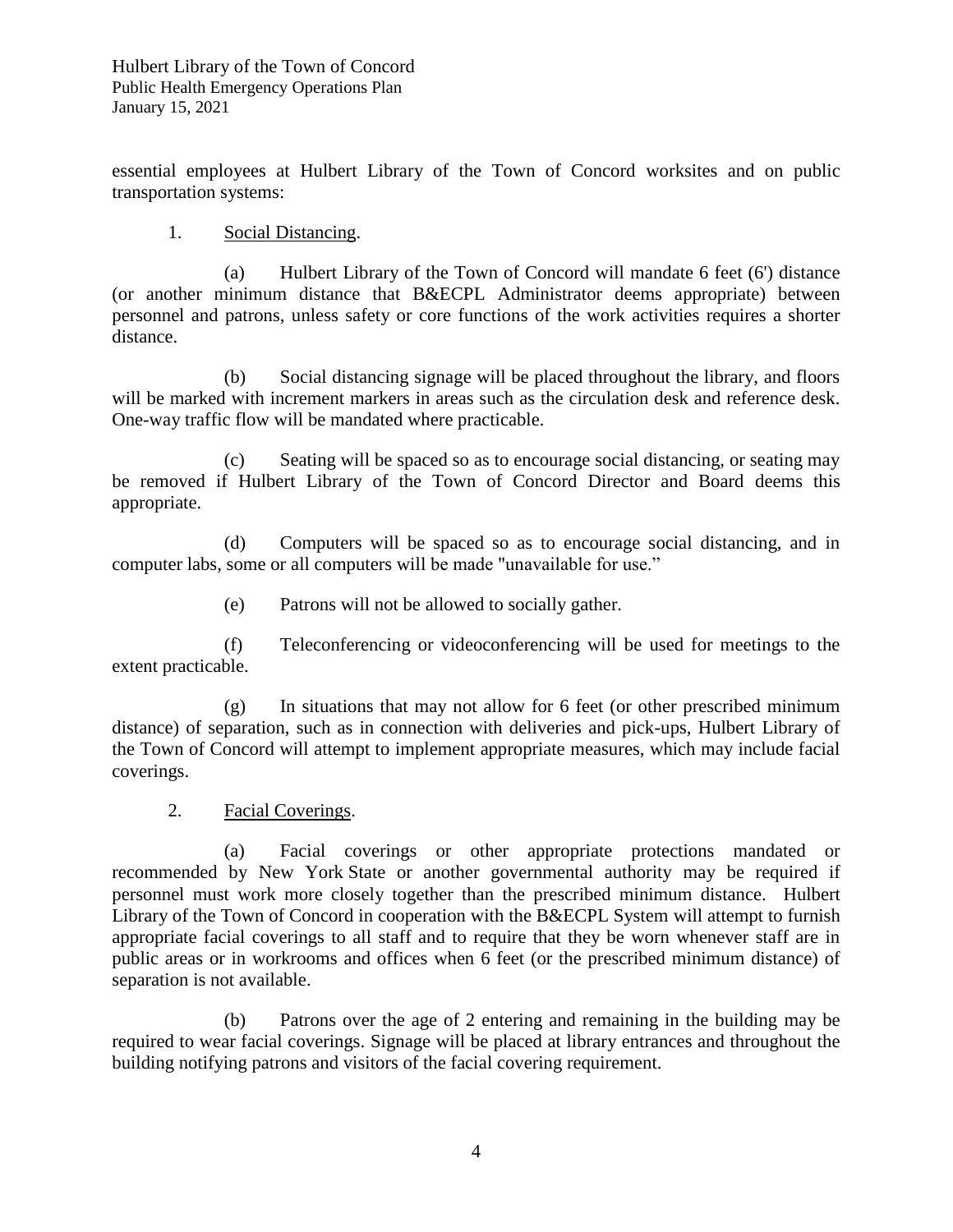3. Walk-Up and Curbside Service. As determined by Hulbert Library of the Town of Concord Director/Board of Trustees, the Hulbert Library of the Town of Concord may provide walk-up or curbside pick-up service in addition to, or in lieu of, in-library services. Facial coverings and gloves will be required of staff at all times when providing walk-up and curbside pickup, and appropriate protocols will be followed.

# V. Protocols for Acquiring and Storing Personal Protective Equipment

The Hulbert Library of the Town of Concord will observe the following protocols with respect to the acquisition and storage of personal protective equipment (PPE) for essential employees and contractors:

A. PPE

1. The Hulbert Library of the Town of Concord in cooperation with the B&ECPL System will attempt to provide PPE – which may include facial coverings (masks, face shields or goggles) and disposable gloves – to all essential employees working during a Declared Health Emergency.

2. The B&ECPL System Business Office will maintain a minimum six (6) month supply (quantity of 2 per essential employee) of facial coverings masks (disposable) and reusable, face shields or goggles and polypropylene disposable gloves.

3. The PPE will be kept in the Shipping and Receiving storage room located at the Central Library.

(a) The Storage Room has been determined to be conducive (clean and dry) for storage of such materials.

(b) Supplies will be labeled with expiration dates.

(c) Shipping and Receiving will communicate inventory needs to the Business

Office.

4. The B&ECPL System Business Office shall attempt to ensure there is a minimum of a six (6) month supply of facial coverings and polypropylene disposable gloves onsite.

5. The B&ECPL System Business Office will purchase materials pursuant to the B&ECPL Procurement Policy.

(a) The Hulbert Library of the Town of Concord may place orders for PPE using the B&ECPL Staff Intranet: <http://intranet.buffalolib.org/supplies>

(b) The following are current vendors whom B&ECPL System has purchased the identified PPE: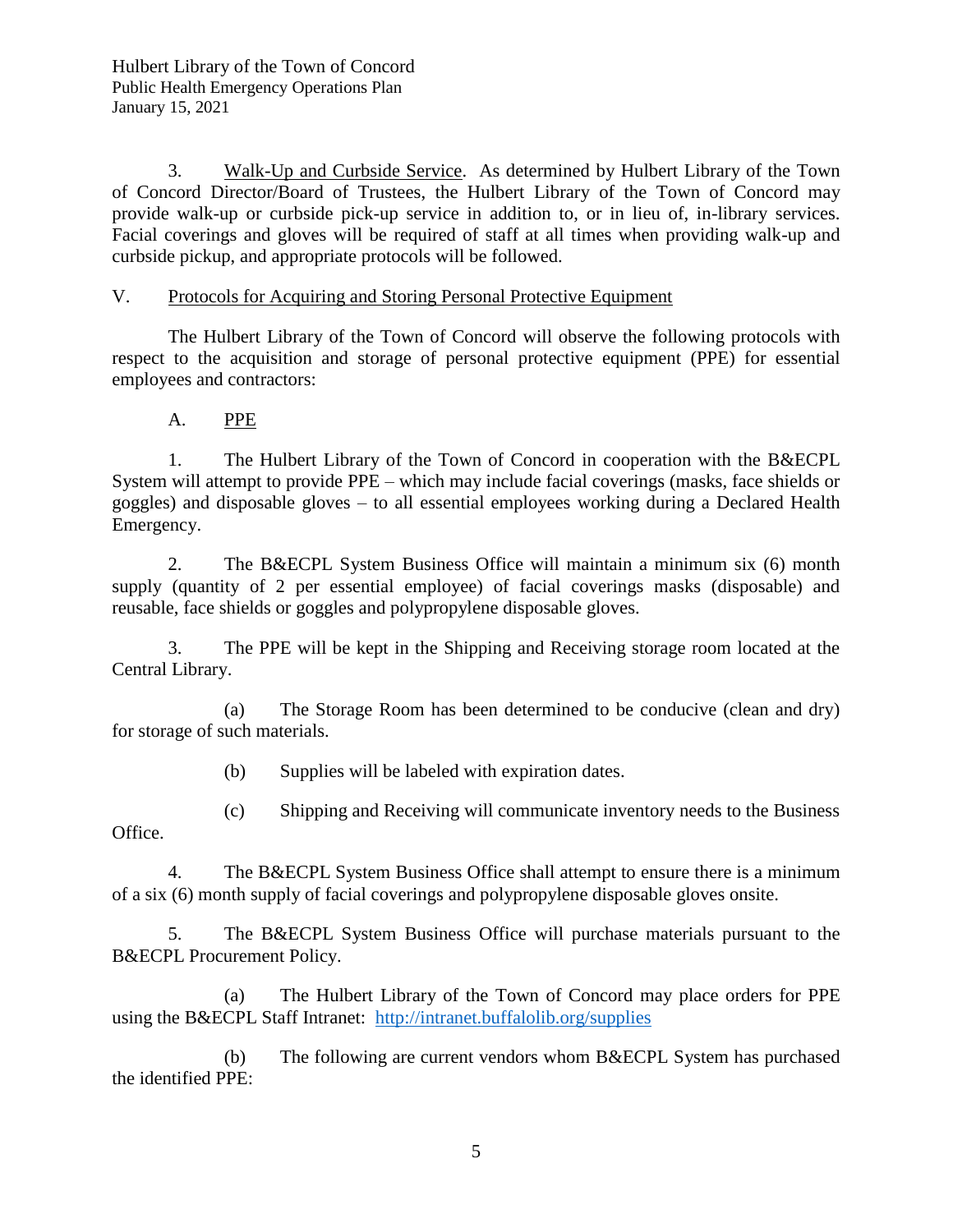- (i) Masks: Erie County Emergency Services Homeland Security Preparedness (716) 858-7109, (716) 858-2944, (716) 858-4909
- (ii) Masks: www.amazon.com
- (iii) Face Shields: www.amazon.com; Also made internally in the Central Library's Launch Pad
- (iv) Goggles: www.amazon.com, CORR Distributors, Inc. (716) 873- 8323
- (v) Polypropylene Gloves: Home Depot Pro (800) 466-3337

6. Additional PPE will be purchased as needed.

7. For emergency supplies, in addition to the Business Office and the Shipping and Receiving Department, Library Administration or designee(s) will have access to and may distribute PPE.

B. Cleaning and Sanitizing Supplies

1. The Hulbert Library of the Town of Concord in cooperation with the B&ECPL System will attempt to provide cleaning and sanitizing supplies to all essential employees during a Declared Health Emergency. The B&ECPL System Business Office shall ensure there is a minimum of a six (6) month supply of cleaning and sanitizing products onsite.

2. Cleaning and sanitizing products will be kept in the Shipping and Receiving storage room located at the Central Library. The Storage Room has been determined to be conducive (clean and dry) for storage of such materials.

(a) Supplies will be labeled with expiration dates.

3. Shipping and Receiving will communicate inventory needs to the Business Office. The Business Office will purchase cleaning and sanitizing products pursuant to the B&ECPL Procurement Policy.

(a) The Hulbert Library of the Town of Concord may place orders for cleaning and sanitizing products using the B&ECPL Staff Intranet: [http://intranet.buffalolib.org/supplies.](http://intranet.buffalolib.org/supplies)

(b) The following are current vendors from whom Buffalo & Erie County Public Library System has purchased the identified cleaning and sanitizing products:

> (i) NY Clean Liquid Hand Sanitizer: Erie County Emergency Services – Homeland Security Preparedness (716) 858-7109, (716) 858-2944, (716) 858-4909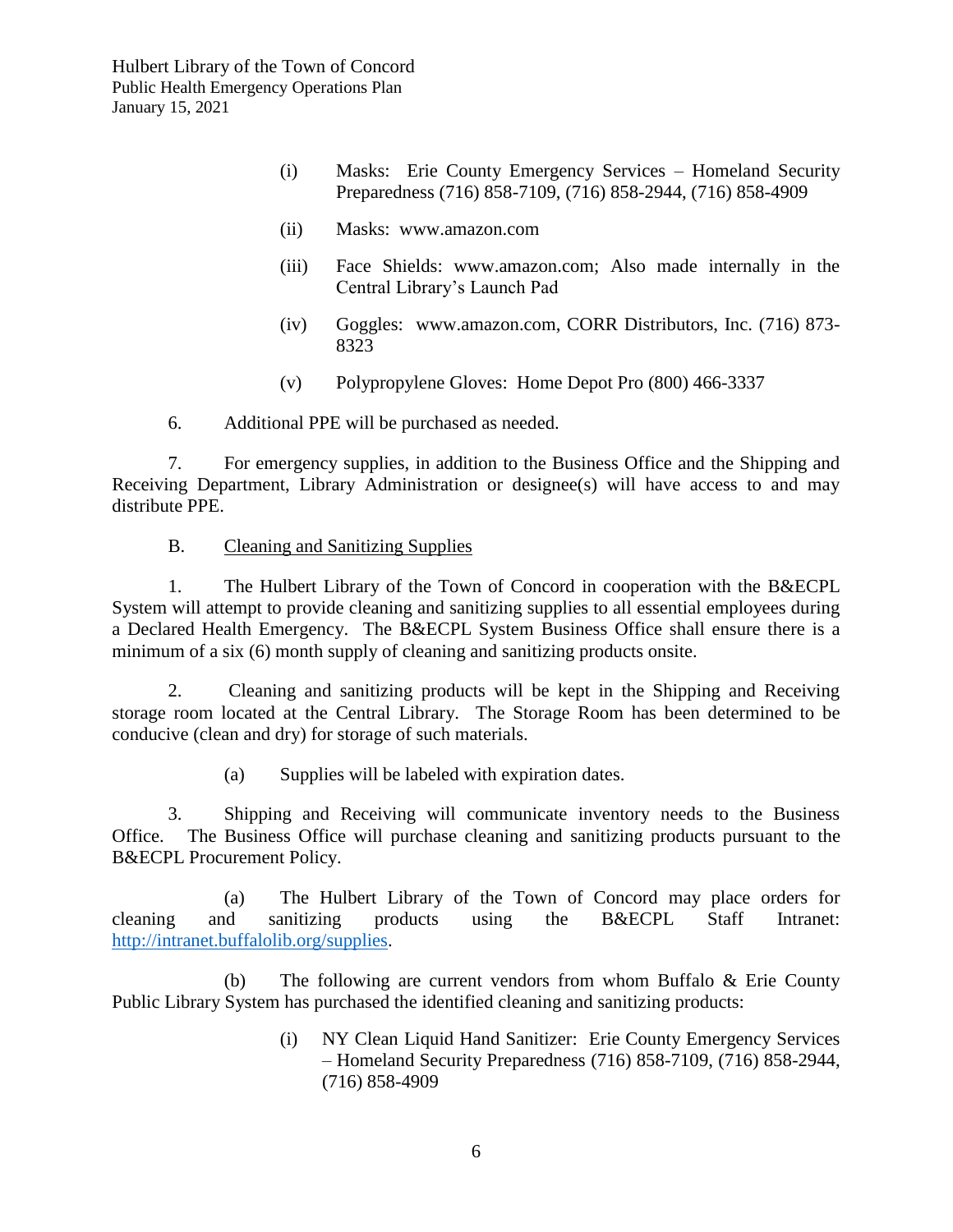- (ii) Hand Sanitizer (Gel): CORR Distributors, Inc. (716) 873-8323
- (iii) Kaivac Kaibosh Disinfectant Cleaner: CORR Distributors, Inc. (716) 873-8323
- (iv) PFG04 Neutral Disinfectant Cleaner: CORR Distributors, Inc. (716) 873-8323
- (v) Brutab 65: CORR Distributors, Inc. (716) 873-8323
- (vi) MPC Fresh Breeze: CORR Distributors, Inc. (716) 873-8323
- (vii) MPC Lemon One Step: CORR Distributors, Inc. (716) 873-8323
- (viii) Symmetry Foam Hand Sanitizer: CORR Distributors, Inc. (716) 873-8323
- (ix) Toilet Paper: CORR Distributors, Inc. (716) 873-8323
- (x) Bleach: W.B. Mason (888) 926-2766
- (xi) C-Fold Paper Towels: Chudy Paper Company (716) 825-1935
- (xii) Jumbo Brown Roll Paper Towels: New York State Industries for the Disabled (800) 221-5994
- (xiii) Round Roll Paper Towels: Regional Distributors, Inc. (585) 458- 3300
- (xiv) Facial Tissues: Regional Distributors, Inc. (585) 458-3300
- (xv) Napkins: Regional Distributors, Inc. (585) 458-3300
- 4. Additional cleaning and sanitizing products will be purchased as needed.

5. For emergency supplies, in addition to the B&ECPL System Business Office and the Shipping and Receiving Department, B&ECPL Administration and their designees will have access to and may distribute PPE.

#### VI. Protocols in the Event of Exposure, Symptomatic Employees or Positive Test

Hulbert Library of the Town of Concord will observe appropriate protocols in the event an employee or contractor (1) is exposed to a known case of the communicable disease that is the subject of the Declared Health Emergency, (2) exhibits symptoms of such disease, or (3) tests positive for such disease, in order to prevent the spread or contraction of such disease in the workplace.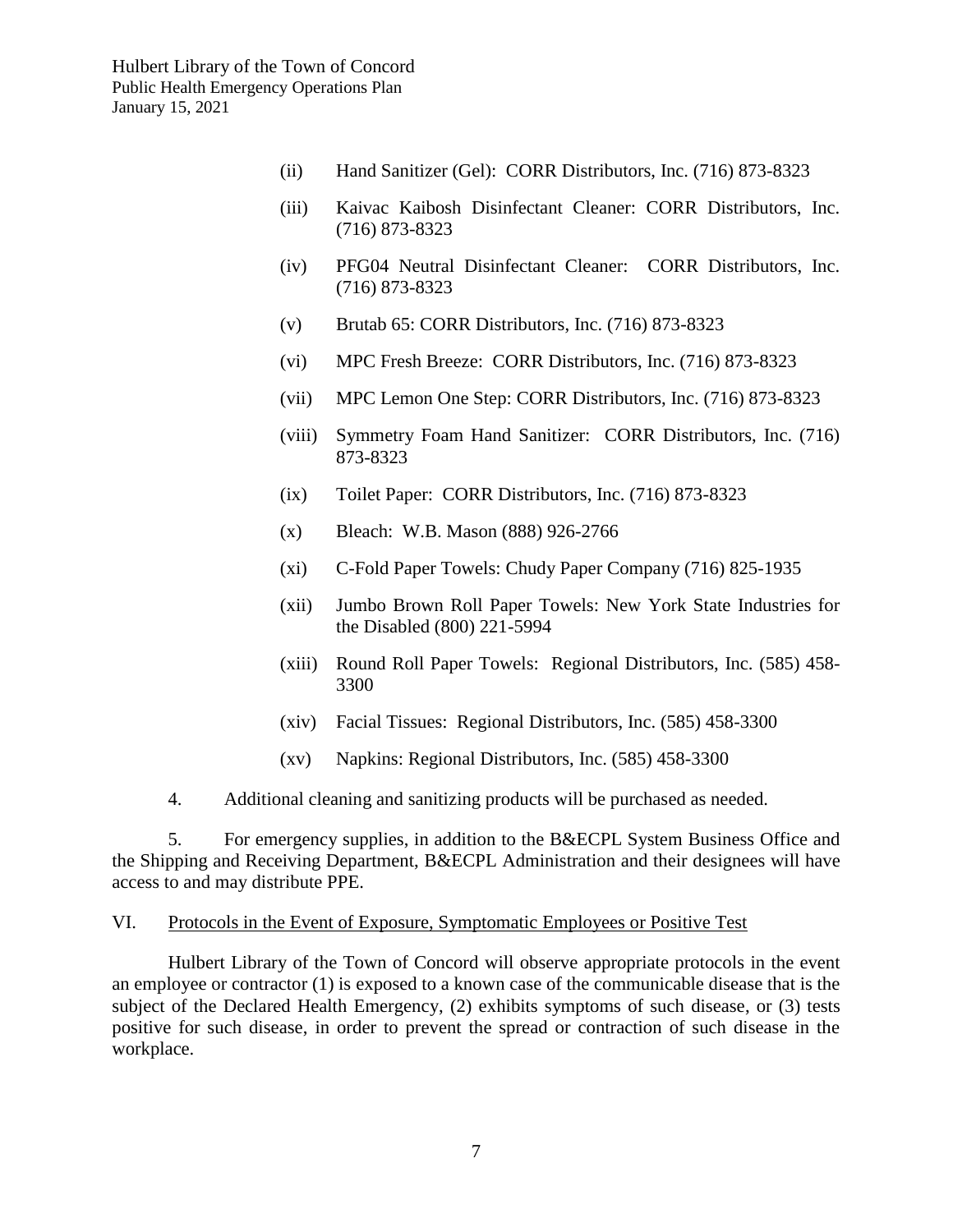Such processes and protocols will be based on the processes and protocols which were implemented in connection with the COVID-19 Declared Health Emergency, **but will be modified as required or appropriate in connection with any new Declared Health Emergency**.

A. Screening.

The Hulbert Library of the Town of Concord has agreed to follow the B&ECPL's Personnel Policies and Procedures and will therefor:

Follow the B&ECPL's "Personnel Policies and Procedures: Protective Measures to Reduce Risk of Exposure to COVID-19";

1. Implement daily mandatory health screening for all employees prior to the beginning of the respective employees' workday that includes:

(a) Temperature check;

(i) The Temperature will be taken with a touchless thermometer by Human Resources staff and/or library administration, or by manager/supervisor, where applicable;

(ii) Temperature will be noted as either below 100.4 or above 100.4;

(iii) Person/persons conducting the temperature checks and distributing and collecting questionnaires shall be supplied with facial coverings and gloves.

(b) Completion of B&ECPL's "Pre-entry Questionnaire – COVID-19 Assessment";

(c) Temperature logs and questionnaires shall be reviewed daily by the Human Resources Department;

(i) All information will be kept confidential and secure pursuant to state and federal laws and regulations;

B. Staff Exposures

The B&ECPL has established the following protocols, following current CDC guidelines. The Hulbert Library of the Town of Concord has agreed to follow these protocols:

If employees or contractors are exposed to a known case of communicable disease that is the subject of the Declared Health Emergency (defined as a "close contact" with someone who is confirmed infected, which is a prolonged presence within six feet with that person):

1. Exposures. Potentially exposed employees or contractors who do not have symptoms should remain at home or in a comparable setting and practice social distancing for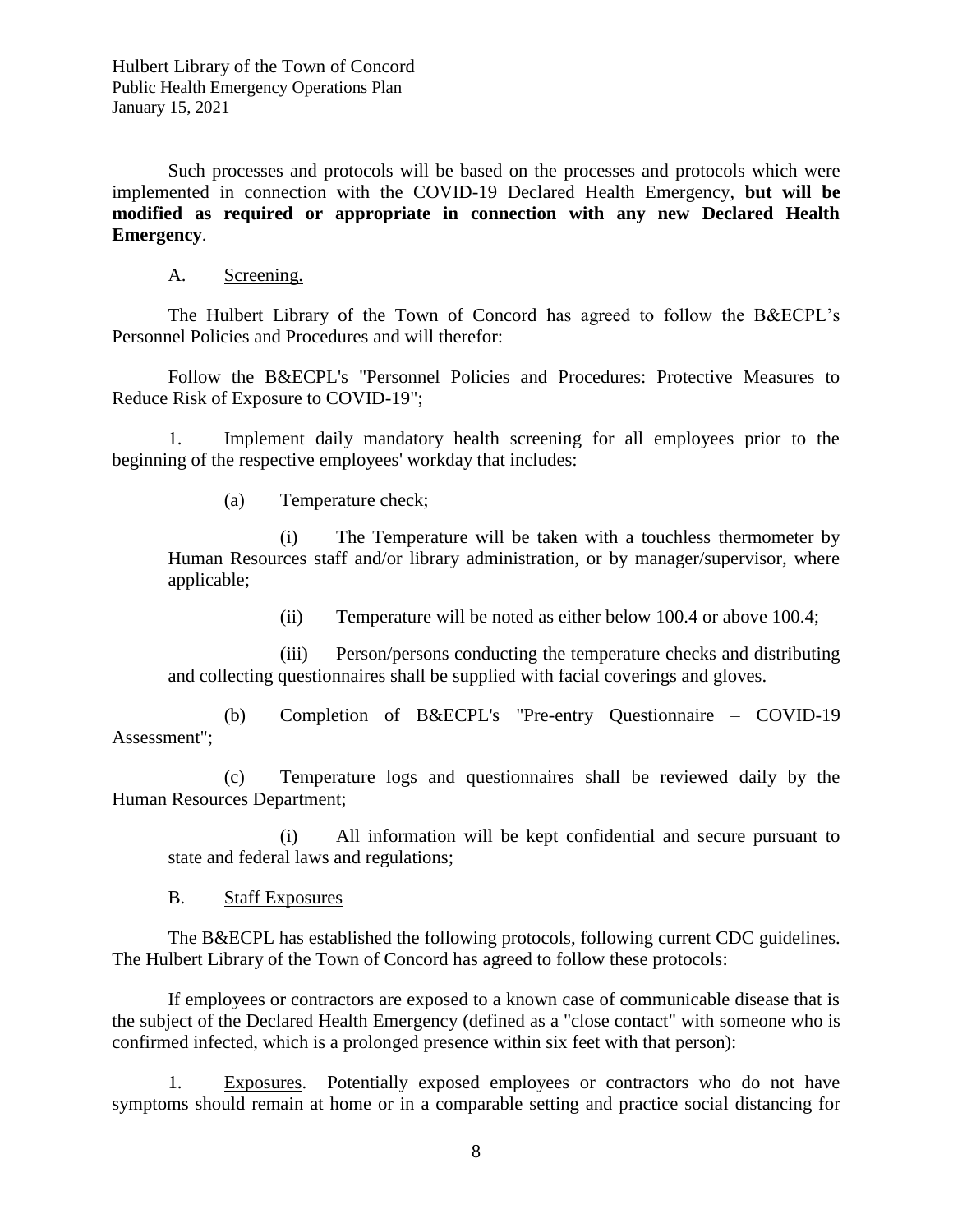the lesser of 14 days or other current CDC/public health guidance for the communicable disease in question. The B&ECPL Human Resources Manager or designee must be informed in these circumstances and will be responsible for ensuring the following protocols are followed:

(a) As possible, these employees will be permitted to work remotely during this period of time if they are not ill.

(b) identify who, by title/position, in the organization must be notified and who is responsible for ensuring these protocols are followed

(c) See Section C, below for additional information on contact tracing.

2. Symptomatic Employees. If an employee or contractor exhibits symptoms of the communicable disease that is the subject of the Declared Health Emergency, the B&ECPL Human Resources Manager or designee must be informed in these circumstances and will be responsible for ensuring the following protocols are followed:

(a) Employees and contractors who exhibit symptoms in the workplace should be immediately separated from other employees, customers, and visitors. They should immediately be sent home with a recommendation to contact their physician.

(b) Employees and contractors who exhibit symptoms outside of work should notify their supervisor and stay home, with a recommendation to contact their physician.

(c) Employees should not return to work until they have met the criteria to discontinue home isolation per CDC/public health guidance and have consulted with a healthcare provider.

(d) Hulbert Library of the Town of Concord will not require sick employees to provide a negative test result for the disease in question or healthcare provider's note to validate their illness, qualify for sick leave, or return to work; unless there is a recommendation from the CDC/public health officials to do so.

(e) CDC criteria for COVID-19 provides that persons exhibiting symptoms may return to work if at least 24 hours have passed since the last instance of fever without the use of fever-reducing medications. If the disease in question is other than COVID-19, CDC and other public guidance shall be referenced.

3. Positive Tests. If an employee or contractor has tested positive for the communicable disease that is the subject of the Declared Health Emergency, the B&ECPL Human Resources Manager or designee must be informed in these circumstances and will be responsible for ensuring the following protocols are followed:

(a) Apply the steps identified in Section B.2 above, as applicable.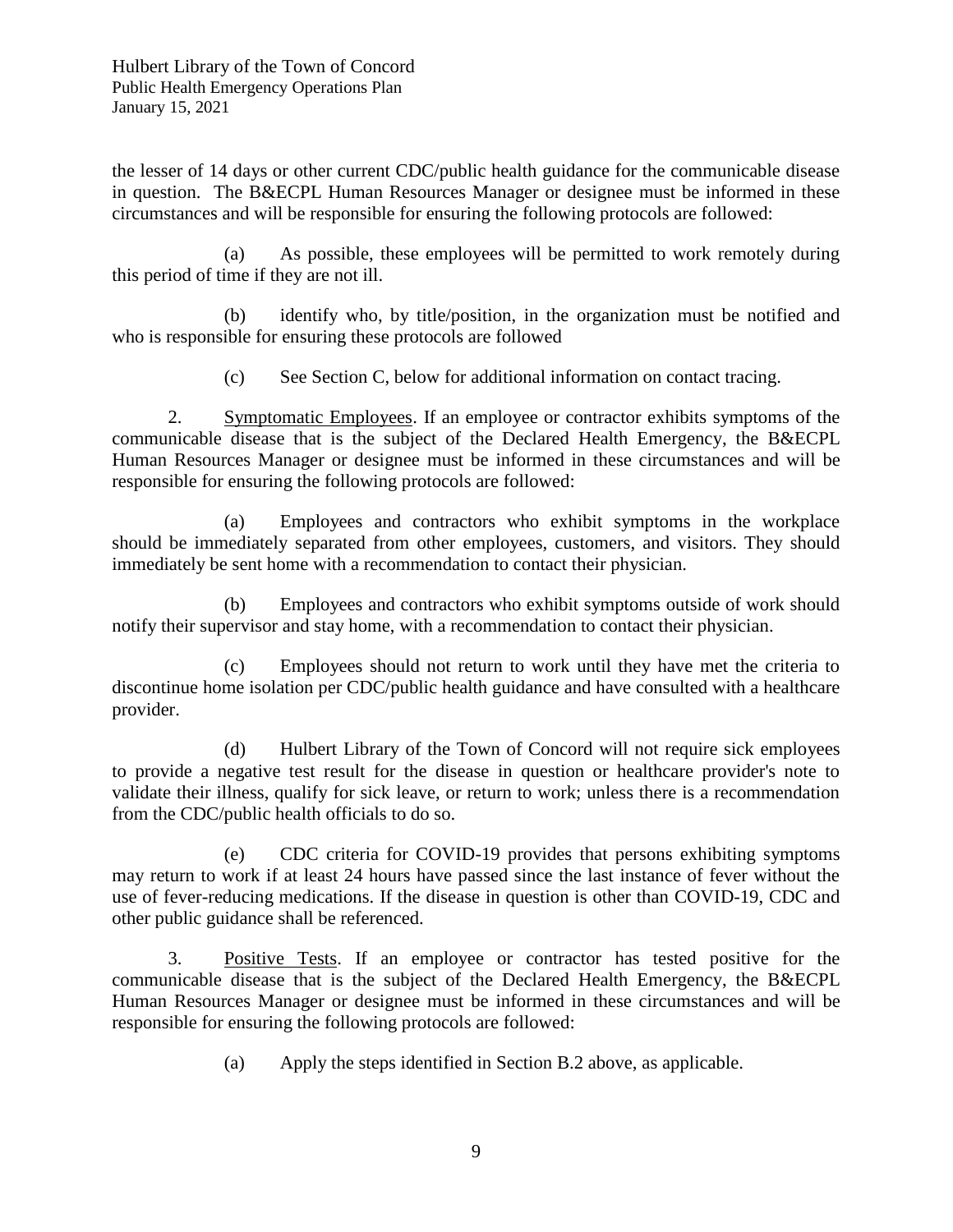(b) Areas occupied for prolonged periods of time by the subject employee or contractor will be closed off.

(i) CDC guidance for COVID-19 indicates that a period of 24 hours is ideally given before cleaning, disinfecting, and reoccupation of those spaces will take place. If this time period is not possible, a period of as long as possible will be given. CDC/public health guidance for the disease in question will be followed.

(ii) Any common areas entered, surfaces touched, or equipment used shall be cleaned and disinfected immediately, in accordance with Section V (B) Cleaning and Disinfection.

(c) Identification of potential employee and contractor exposures will be conducted.

(i) If an employee or contractor is confirmed to have the disease in question, appropriate position or title or their designee should inform all contacts of their possible exposure. Confidentiality shall be maintained as required by the Americans with Disabilities Act (ADA).

(ii) Apply the steps identified in item A, above, as applicable, for all potentially exposed personnel.

C. Contact Tracing

1. The B&ECPL Human Resources Manager or designee will confidentially interview the staff member identified as testing positive for the communicable disease seeking the following:

- (a) Work place location;
- (b) Where the staff member traveled in the work location;
- (c) With whom the staff member came in contact;

All information will be kept confidential pursuant to state and federal laws and regulations;

2. The B&ECPL Human Resources Department will work with the Erie County Department of Health to notify staff and visitors that they may have been exposed to COVID-19 from the staff member identified as testing positive.

VII. Protocol for Documenting Precise Hours and Work Locations for Essential Employees

1. In the event of a positive test by a Hulbert Library of the Town of Concord employee, the B&ECPL Human Resources Department will confidentially interview the staff member identified as testing positive for the communicable disease seeking the following: